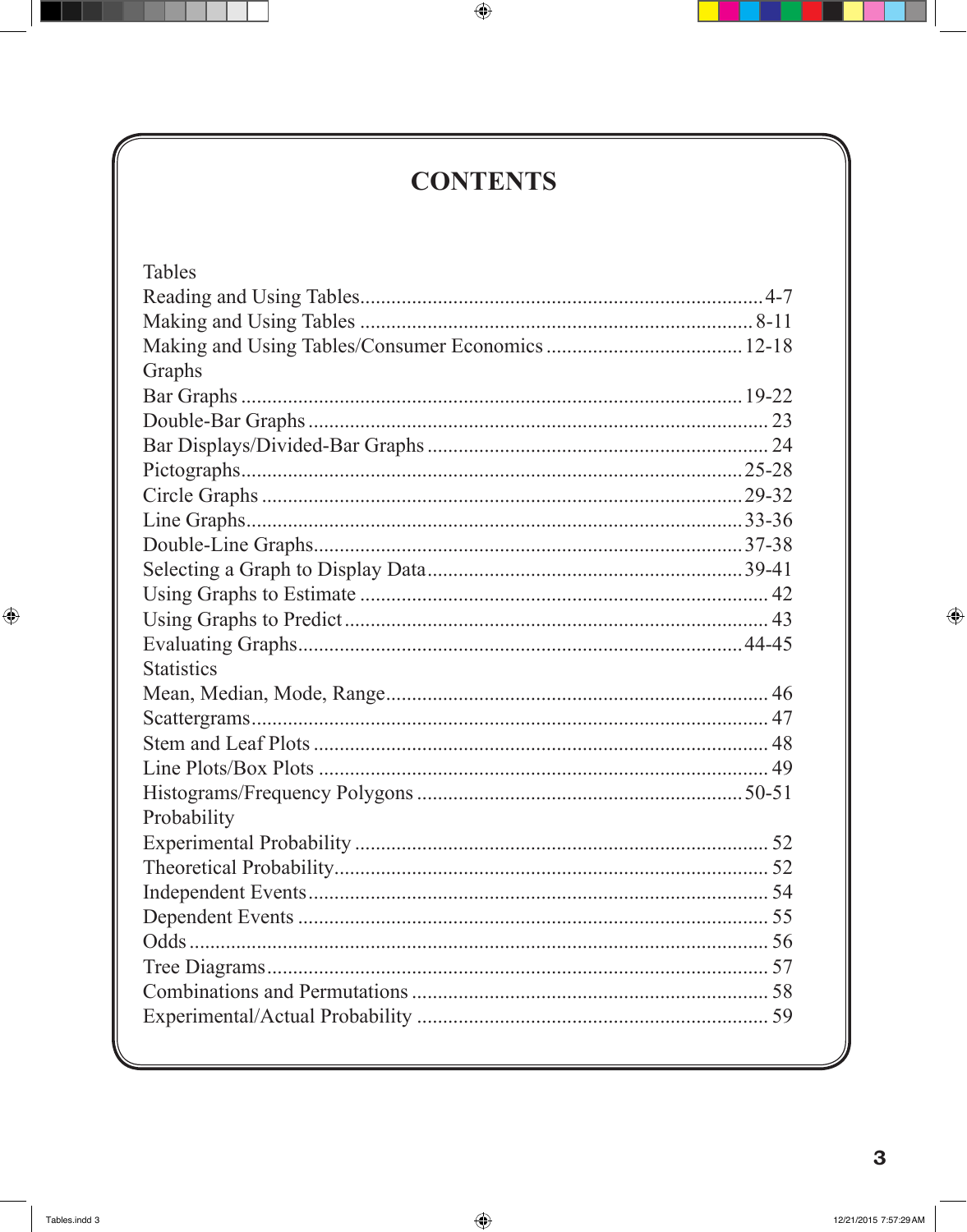Write a few sentences about what you already know about tables and graphs.



Did you know that a class schedule is a kind of table? Choose a day of the week and show your schedule.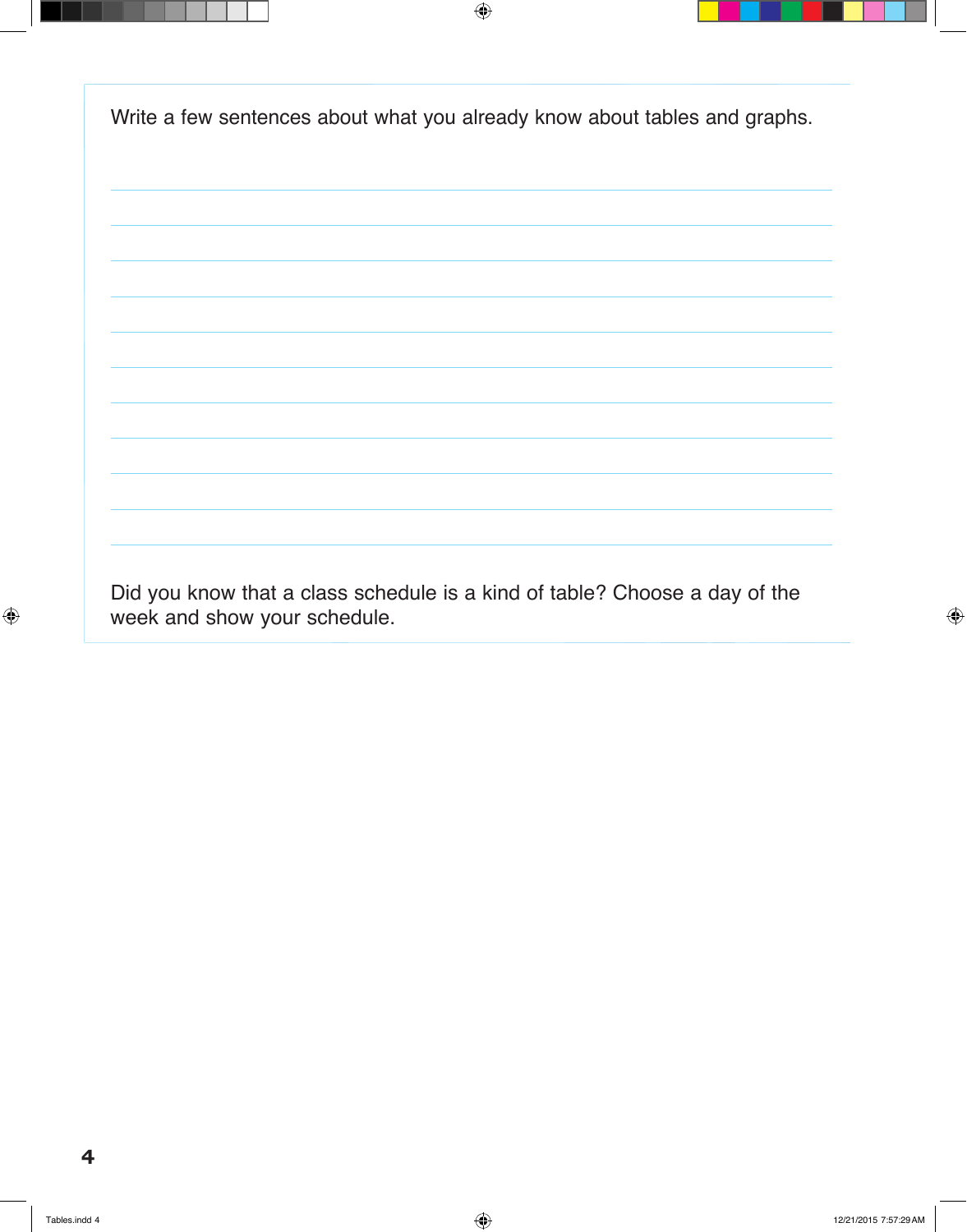**Tables** show information in an organized way to help you find what you need quickly.



• The table's **title** tells you what the information is about.

• The **headings** show what information is listed.

• The information is organized for you in the **body** of the table.

**Example:** To find how many people age 2-17 watch television 4 hours per day, look down the column hours per day until you find 4. Then look across to the right. You find that 13,910,000 people age 2-17 watch television 4 hours per day.

Use the table to answer the questions.

- 1. How many entries are listed under hours per day? \_\_\_\_\_\_\_\_
- 2. How many hours per day do most people under 18 watch television?
- 3. How many hours per day do the least number of people under age 18 watch television?
- 4. How many watch 5 or more hours of television per day?
- 5. How many watch 3 or fewer hours of television per day?
- 6. How many people age 2-17 were surveyed? \_\_\_\_\_\_\_\_\_\_\_\_\_\_\_\_\_\_\_\_\_\_\_\_\_\_\_\_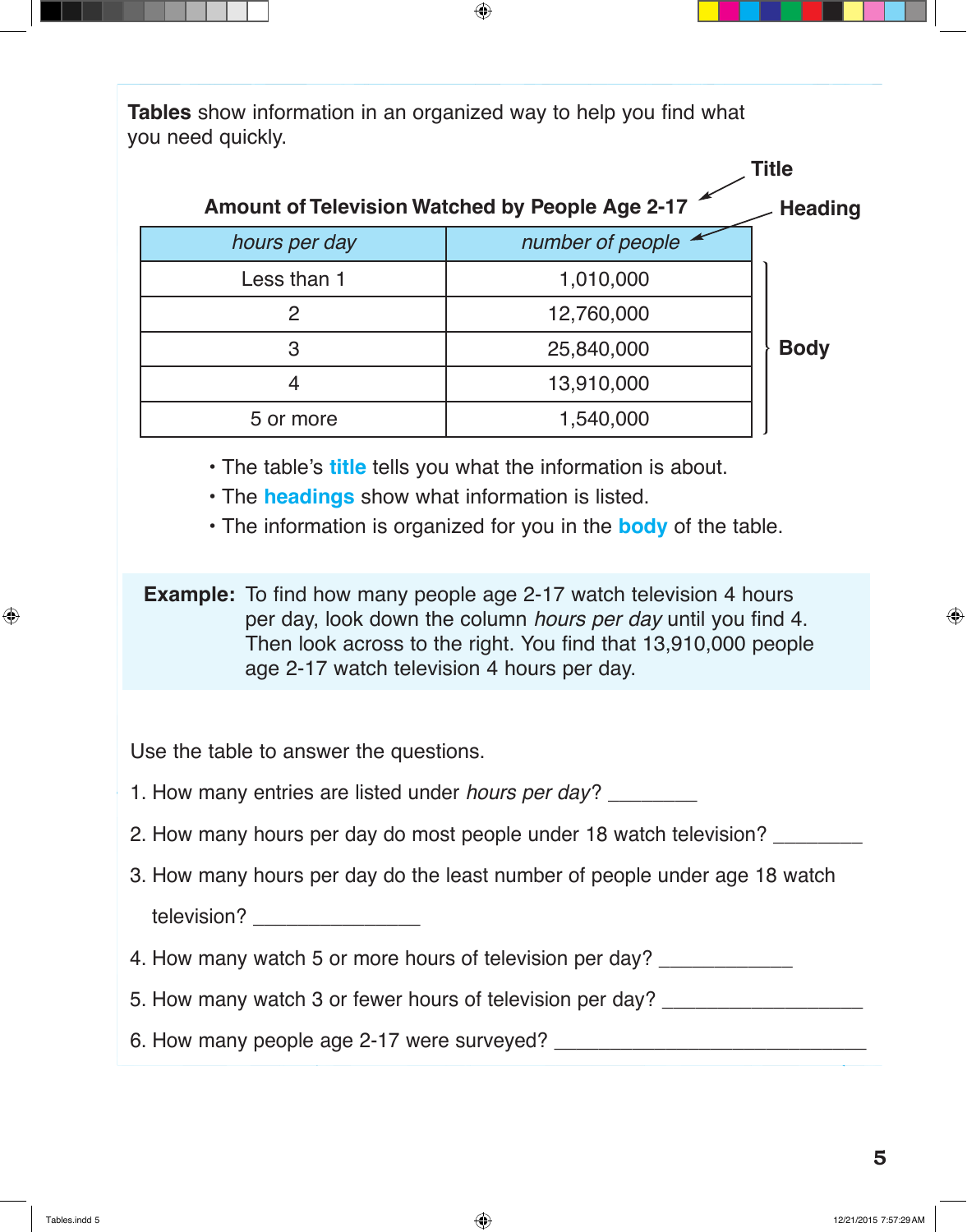Here's the menu and a tax table from the Star Diner.

|                                     | <b>Star Diner Menu</b>  |  |                |        |
|-------------------------------------|-------------------------|--|----------------|--------|
| <b>Specials</b><br>Hamburger \$3.25 | Fish \$4.75             |  |                |        |
| Grilled Chicken \$3.95              | Veggie Burger \$3.35    |  | Amount         | Tax    |
| Spaghetti \$3.50                    |                         |  | $$7.75 - 7.91$ | \$0.47 |
|                                     |                         |  | $$7.92 - 8.08$ | \$0.48 |
| <b>Beverages</b>                    | <b>Side Orders</b>      |  | \$8.09-8.24    | \$0.49 |
| Cola, Orange, Uncola                | Soup of the Day \$1.75  |  | $$8.25 - 8.41$ | \$0.50 |
| Sm \$0.75Lrg \$1.25                 | French Fries \$1.75     |  | $$8.42 - 8.58$ | \$0.51 |
| Coffee \$0.95                       | Baked Potato<br>\$1.50. |  | $$8.59 - 8.74$ | \$0.52 |
|                                     |                         |  | $$8.75 - 8.91$ | \$0.53 |
|                                     | Garden Salad<br>.\$2.15 |  | \$8.92-9.07    | \$0.54 |
| Spring or Mineral Water \$0.90      | Tossed Salad \$2.75     |  | \$9.08-9.24    | \$0.55 |
|                                     | Garlic Bread \$1.50     |  | $$9.25 - 9.40$ | \$0.56 |
|                                     | Fruit Plate \$2.50      |  | $$9.41 - 9.58$ | \$0.57 |
|                                     |                         |  |                |        |

**Example:** To find the tax on \$8.79, look in the tax table amount column for the entry that includes \$8.79. It is \$8.75-\$8.91. The tax on \$8.79 is \$0.53.

Use the information from the menu and tax table to complete these bills.

|                                                                                               | <b>Guest Check</b>                            | 2.<br><b>Guest Check</b>                                                                                                                                           |  |  |
|-----------------------------------------------------------------------------------------------|-----------------------------------------------|--------------------------------------------------------------------------------------------------------------------------------------------------------------------|--|--|
| Hamburger<br><b>French Fries</b><br>Garden Salad<br>Large Cola<br><b>Star</b><br><b>Diner</b> | <b>Subtotal</b><br><b>Tax</b><br><b>Total</b> | Veggie Burger<br><b>Tossed Salad</b><br><b>Fruit Plate</b><br><b>Mineral Water</b><br><b>Subtotal</b><br><b>Star</b><br><b>Tax</b><br><b>Diner</b><br><b>Total</b> |  |  |
|                                                                                               |                                               | <b>Guest Check</b>                                                                                                                                                 |  |  |
| 3.                                                                                            | <b>Guest Check</b>                            | 4.                                                                                                                                                                 |  |  |